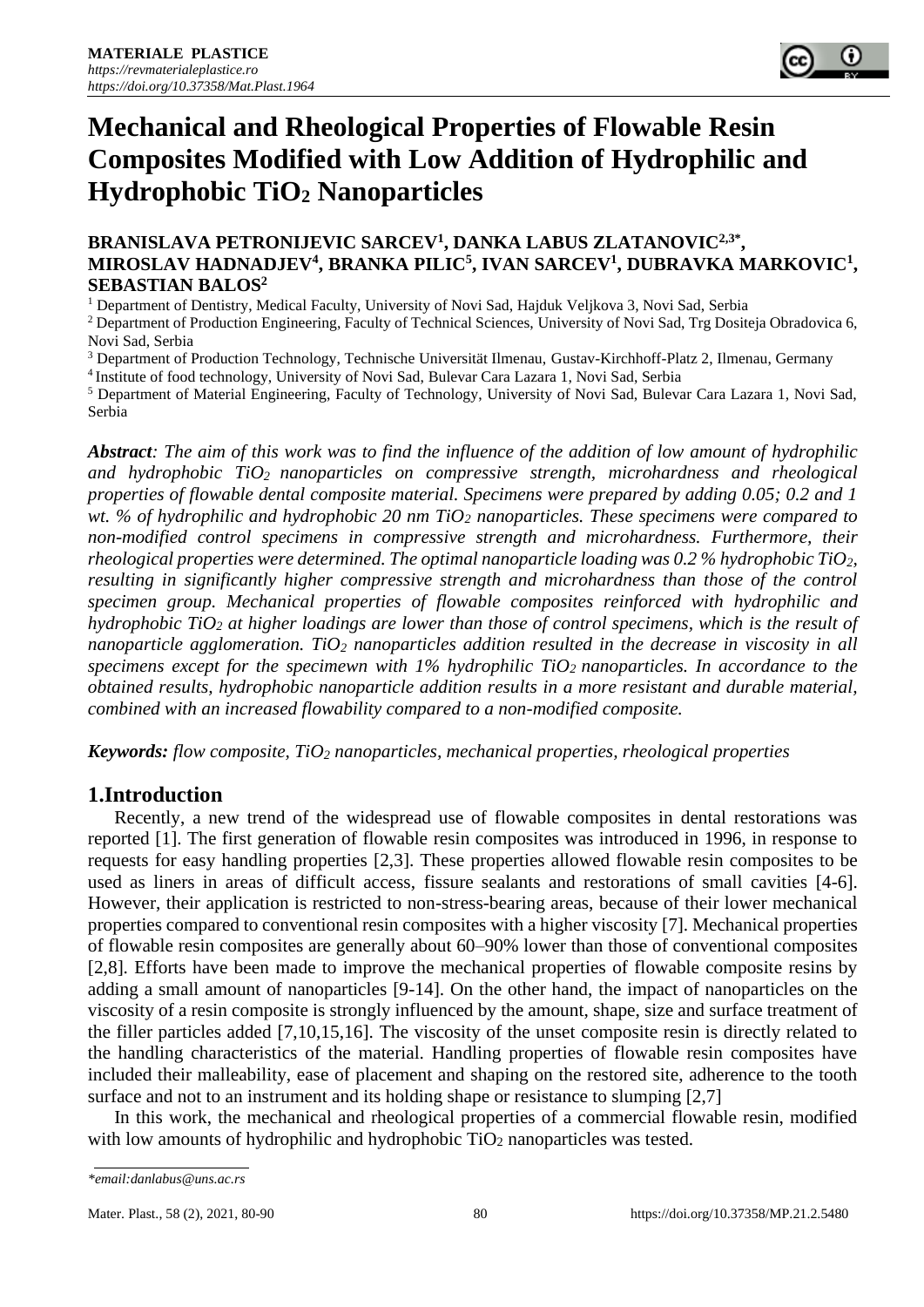

## **2.Materials and methods**

In this paper, Vertise<sup>TM</sup> Flow composite resin material was used as a basis. This material was modified with two types of TiO<sub>2</sub> nanoparticles: Aeroxide P25 and Aeroxide T805 (Evonik, Essen, Germany) with hydrophilic and hydrophobic surface properties, respectively. The properties of the materials used in this study are given in Table 1.

Before the sample preparation, nanopowders were dried in a vacuum at 110°C for 24 h. The proper amount of nanofiller weighed in a Ohaus Adventurer Pro(Adventurer Pro Ohaus, Parsippany, NJ) analytic balance, was dispersed in flowable composite and homogenized. Homogenization was done for 10 min in a pre-darkened glass vial, placed in an ultrasonic bath Codyson PS-20 (Sherzhen Codyson, Shenzhen, China). The following nanoparticle loadings were used: 0.05, 0.2 and 1 wt. %. To better describe various sample groups, a designation system was devised, as shown in Table 2. 15 samples per group per test were prepared by a standard light-curing method. The samples were then stored in dark light-proof containers at 37°C for 24 h.

|                                       | diameter                       | loading                  |                             |
|---------------------------------------|--------------------------------|--------------------------|-----------------------------|
|                                       |                                |                          |                             |
| Prepolymerized                        | $1 \mu m$ for Ba glass;        | not                      | Flowable                    |
| particles, Ba glass,                  | nanoscale $SiO2$               | specified                | composite                   |
| colloidal $SiO2$ , YbF <sub>3</sub> , | and YbF <sub>3</sub> . Overall |                          |                             |
| ZnO                                   | mean: $1 \mu m$                |                          |                             |
| TiO <sub>2</sub>                      | $20 \text{ nm}$                | $\overline{\phantom{a}}$ | Hydrophilic                 |
|                                       |                                |                          | Fumed $TiO2$                |
| TiO <sub>2</sub>                      | $20 \text{ nm}$                |                          | Hydrophobic<br>Fumed $TiO2$ |
|                                       |                                |                          |                             |

**Table 1.** Materials as specified by manufacturers

<sup>1</sup> glycerol phosphate dimethacrylate, <sup>2</sup> hydroxyethyl methacrylate, <sup>3</sup> monomethyl ether hydroquinone

| Specimen group              | <b>Nanosilica</b><br>content $[\%]$ | <b>Designation</b> |
|-----------------------------|-------------------------------------|--------------------|
| Control                     |                                     |                    |
| Hydrophilic $TiO2$ addition | 0.05                                | 0.05I              |
|                             | 0.2                                 | $0.2$ I            |
|                             |                                     | 1 I                |
| Hydrophobic $TiO2$ addition | 0.05                                | 0.05 <sub>O</sub>  |
|                             | 0.2                                 | $0.2\Omega$        |
|                             |                                     | $\Omega$           |

**Table 2.** Sample group designation system

For compressive strength and microhardness testing, cylindrical specimens 5 mm in diameter and 2 mm thick were prepared using standardized molds. Compressive strength was tested using a WPM ZDM 5/91 (WPM, Leipzig, Germany) universal testing machine and calculated according to Equation (1):

$$
C = 4F_{max}/(\pi d^2)
$$
 (1)

where *C* is compressive strength [MPa],  $F_{max}$  is maximum load [N] and *d* is specimen diameter [mm]. For determining compressive strength, ten specimens were tested.

Microhardness was measured using a Wilson Tukon 1102 (Uzwil, Switzerland) Vickers microhardness tester and the following parameters: 100 g load (0.9807 N) and 15 s dwell time. Ten indentations were made on the top specimen surface and microhardness was determined as an average value. Microhardness was calculated using Equation (2):

$$
VHN = 1.8544F/d^2 \tag{2}
$$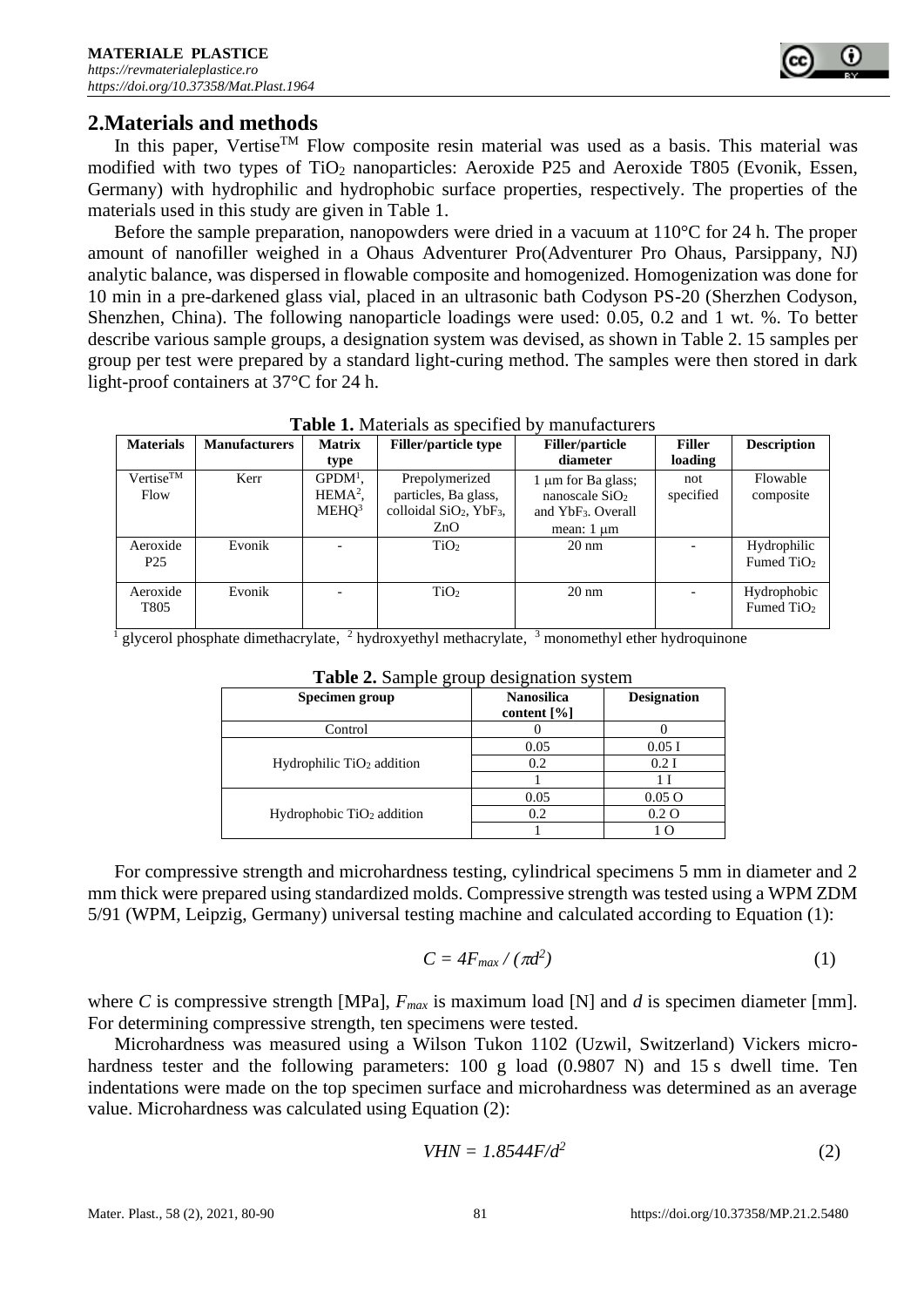

where *VHN* is the Vickers hardness number, *F* is the load [kg] which was constant and *d* is the average size of two indentation diagonals [mm], a variable. Microhardness was designated as HV0.01 (Hardness Vickers 0.1 kg loading).

Fractured specimens were examined by a JEOL JSM-6460LV scanning electron microscope (SEM) operating at 25 kV. The specimens were previously coated with gold with Bal/Tec Leica SCD-005 (Leica – Leitz, Wetzlar, Germany). Furthermore, energy dispersive X-ray analysis (EDX) was performed to examine the agglomerated nanoparticles, using an Oxford Instruments INCA Microanalysis system.

DSC measurements were carried out using a TA Instruments Q20 (TA Instruments, New Castle, Del) DSC device equipment in a nitrogen atmosphere  $(50 \text{ cm}^3/\text{min})$ . In order to erase the previous thermal history, samples with masses of about 10 mg were kept as melts at 200°C for 5 min and cooled down to 40°C. Finally, the samples were heated up to 200°C with a scan rate of  $10^{\circ}$ C/min. The glass transition temperatures (*Tg*) were determined on the basis of the second heating. The values of *T*g were obtained using the middle point method.

Rheological measurements on all tested materials were performed in triplicates using HAAKE MARS (Thermo Fischer Scientific, Waltaham, MA) rheometer, equipped with PP 20 Ti parallel plate measuring geometry (20 mm – diameter, 1 mm gap) at 23°C.

In amplitude sweep tests linear viscoelastic region was determined by increasing shear stress from 0.01 to 50 Pa at a constant frequency (1 Hz). Consequently, a frequency sweep test was conducted from 0.1 to 10 Hz in order to determine the changes of the complex viscosity  $(\eta^*)$  and storage  $G'$  (elastic) modulus as a function of applied frequency.

For a better assessment of the significance of the observed differences in the mechanical properties of the tested materials, the statistical analysis was performed. The compressive strength data were analyzed using Welch ANOVA (one-way analysis of variance) with Games – Howell post-hoc test. The microhardness data were analyzed using ANOVA with Tukey's post-hoc test. Both statistical analyses were done by means of the SPSS v.20 software. The significance level was set at  $\alpha$ =0.05. The results of statistic analysis was represented by letter designations in charts. Different letters indicate statistically significant differences at a level of 95 %, while equal letters in bar charts depicting mechanical properties of various specimens indicate statistically unsignificant properties.

### **3.Results and discussions**

#### **3.1. Mechanical properties**

The compressive strength and microhardness results of control and modified samples with hydrophilic and hydrophobic  $TiO<sub>2</sub>$  are shown in Figures 1a and 1b. In Figure 1a, all results from the hydrophilic modified group show the negative influence of hydrophilic nanoparticles on compressive strength, with statistically significant differences in relation to control specimens (unmodified). On the other hand, the addition of hydrophobic  $TiO<sub>2</sub>$  nanoparticles resulted in an increased compressive strength compared to the control samples in the case of samples 0.05-O and 0.2-O, while sample 1-O suffered the drop of the compressive strength. Sample 0.05-O is not significantly different compared to control sample 0, while sample 0.2-O is, resulting in the maximum value of compressive strength. HV0.1 microhardness results for control and modified samples with hydrophilic and hydrophobic  $TiO<sub>2</sub>$  are shown in Figure 1b. Sample 0.05-I with hydrophilic particles experienced a rise in microhardness that is statistically significant compared to control sample 0, unlike samples 0.2-I and 1-I which suffered a statistically significant drop of microhardness. The samples 0.05-O and 0.2-O modified with hydrophobic TiO<sup>2</sup> exhibited increased microhardness compared to control sample 0 which is statistically significant. However, sample 1-O does not show a significant drop in microhardness compared to the unmodified specimen group.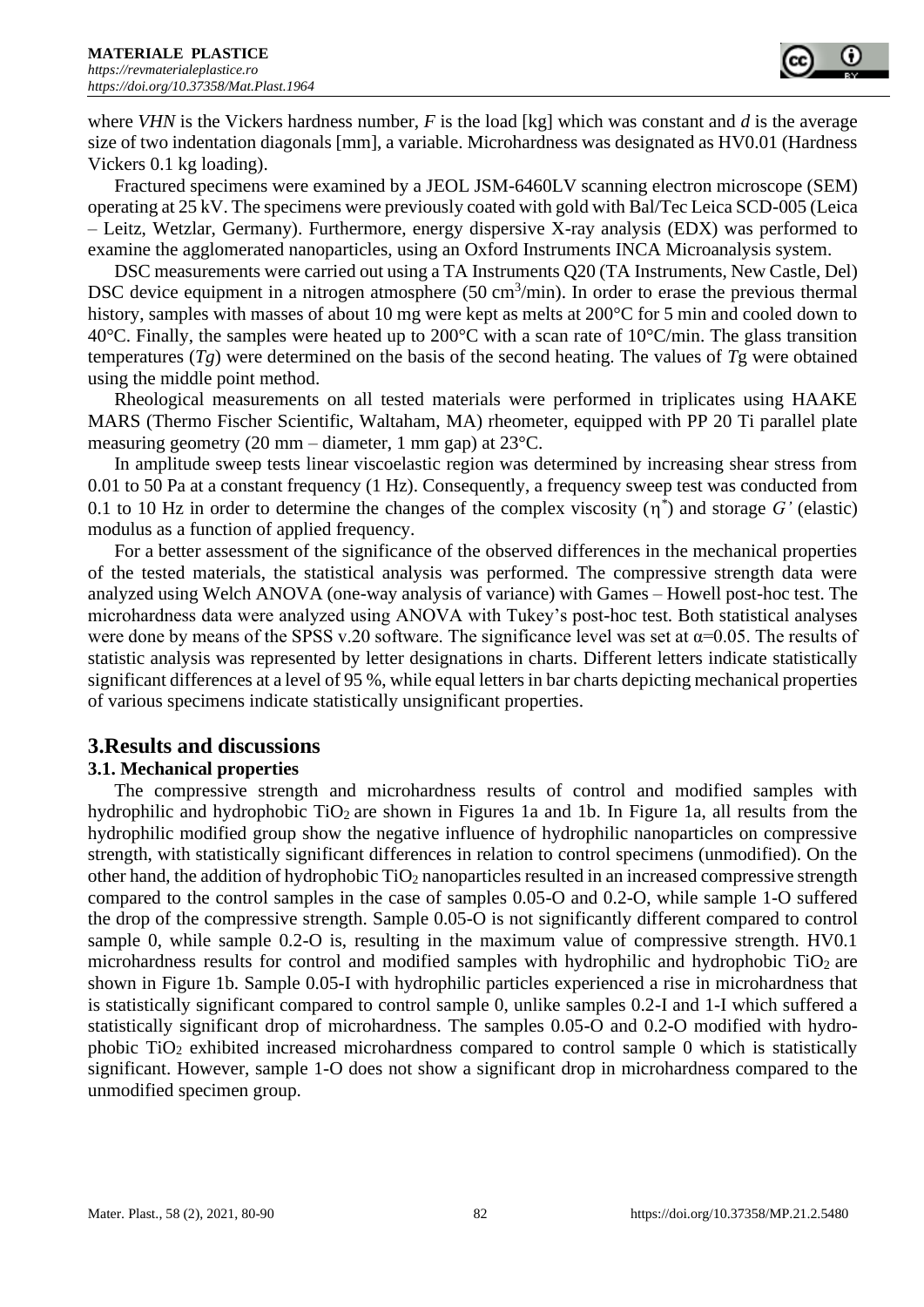**MATERIALE PLASTICE**  *[https://revmaterialeplastice.ro](https://revmaterialeplastice.ro/) https://doi.org/10.37358/Mat.Plast.1964*



**Figure 1.** (a) Compressive strengths of tested materials; (b) Microhardnesses of tested materials. Different letters marked in bars indicate statistically significant differences between mechanical properties of various specimens at a level of 95 %

#### **3.2.EDX analysis**

EDX analysis results are shown in Figure 2 and Table 3. On this representative image, which refers to the specimen modified with 1% hydrophilic nanoparticles (fracture surface), three spectra were examined. Spectrum 1 reveals that the analyzed particle may be interpreted as ytterbium trifluoride (YbF3) particle [17], while Spectrum 2 indicates that it may be interpreted as barium silicate glass (1BaO 2SiO2) [18,19]. Both ytterbium trifluoride and barium silicate glass are most likely used as fillers in base flowable composite material. In both Spectrum 1 and 2, no Ti was detected, which is in contrast to Spectrum 3, where a considerable amount of Ti was found. The particle examined in Spectrum 3 analysis can be interpreted as an agglomerate consisted of  $TiO<sub>2</sub>$  clustered nanoparticles.



**Figure 2.** EDX analysis of the specimen 1 I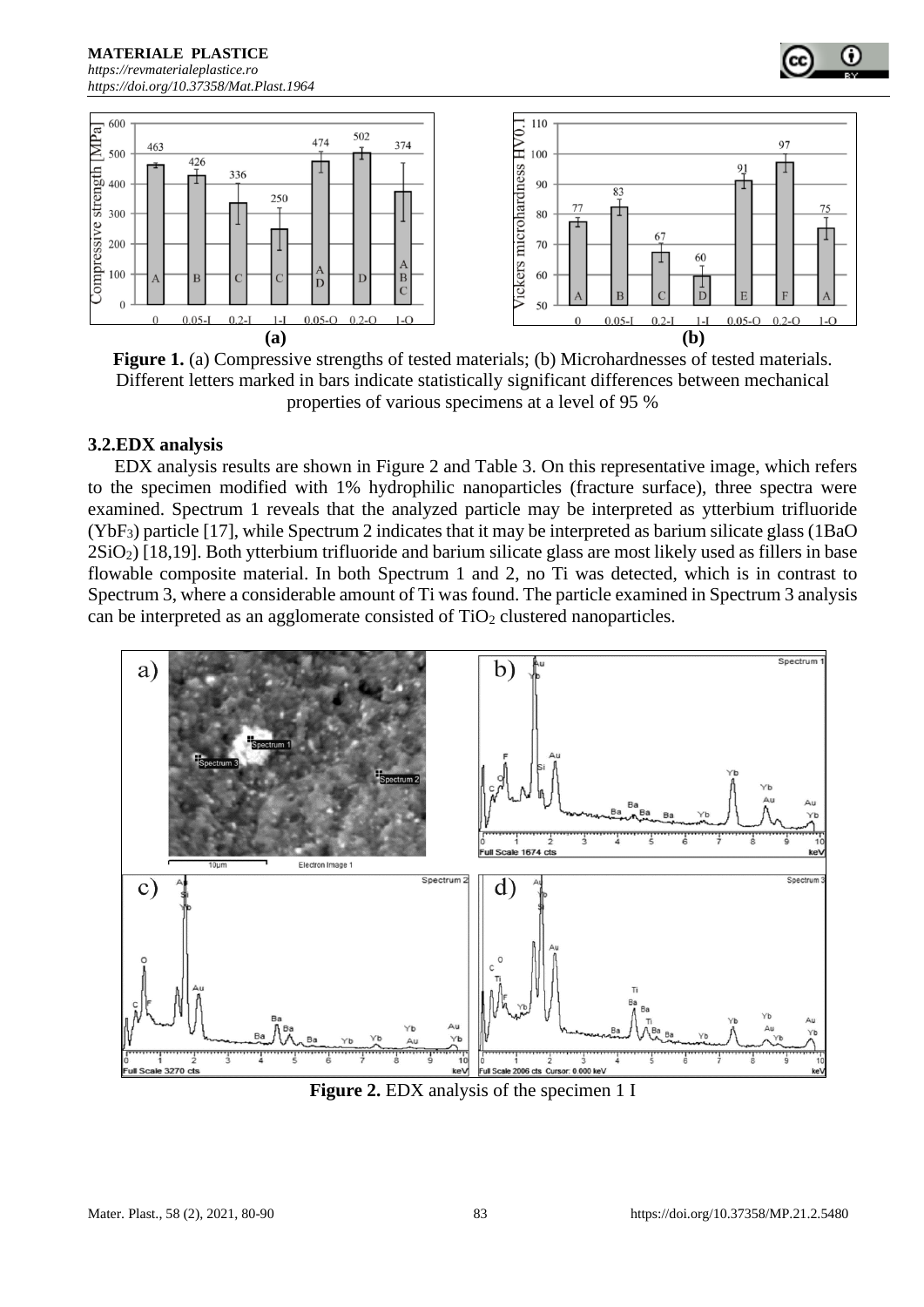| <b>Table 3.</b> Chemical composition and phase identification of spectra shown in Figure 2 |  |  |  |  |  |  |  |
|--------------------------------------------------------------------------------------------|--|--|--|--|--|--|--|
|--------------------------------------------------------------------------------------------|--|--|--|--|--|--|--|

#### **3.3.DSC analysis**

Figures 3 and 4 show heat flow over the temperature chart for modified samples with hydrophobic and hydrophilic  $TiO<sub>2</sub>$  respectively. Figure 5 shows glass transition temperatures obtained from Figures 3 and 4. The glass transition temperatures are significantly higher in the presence of hydrophobic particles. Also, it can be noticed that samples filled with hydrophilic particles have a lower *Tg* compared to control samples, while samples with hydrophobic particles show the opposite effect. With the increase of hydrophilic TiO<sub>2</sub> content, the glass transition temperature decreases from 95 $\degree$ C (for sample 0.05-I) to 88°C (for sample 1-I). On the other hand, the addition of hydrophobic nanoparticles increases *Tg* in samples 0.05-O and 0.2-O in relation to the unmodified sample, while Tg of sample 1-O slightly decreases.



**Figure 3.** DSC curves of prepared samples with different hydrophobic  $TiO<sub>2</sub>$  content



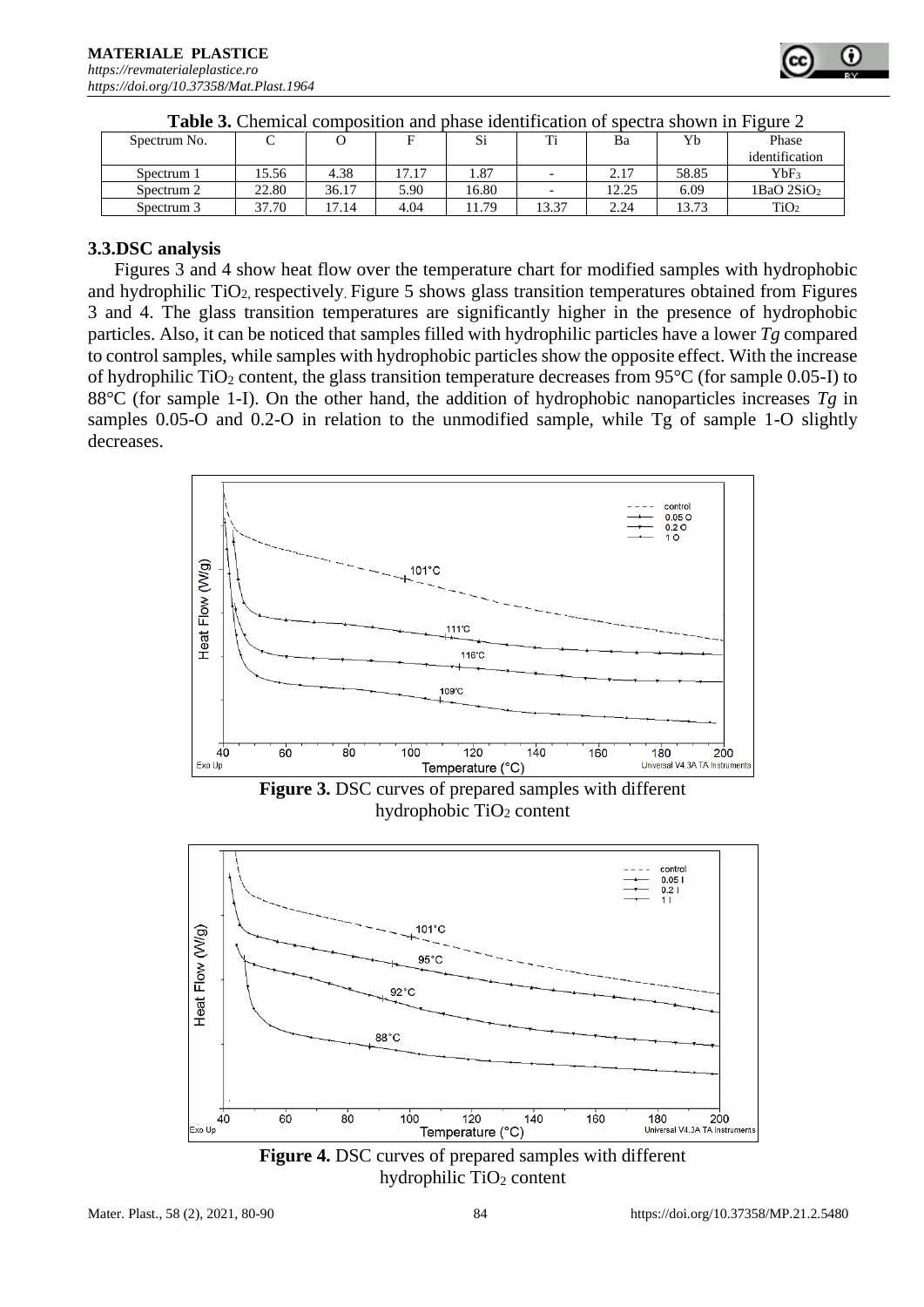

**Figure 5.** Glass transition temperatures of tested materials

#### **3.4. Rheology**

The complex viscosity versus applied frequency range of tested flowable composite samples is presented in Figure 6. According to obtained results, all samples exhibited pseudoplastic behaviour, i.e. their complex viscosity  $(|\eta^*|)$  decrease with frequency increase. Most of the composites expressed strong non-Newtonian behaviour and no hint of a Newtonian plateau even at the lowest frequencies was observed. Only, hydrophobic TiO2 composites 0.05-O exhibited a small Newtonian plateau between 0.1- 0.4 Hz indicating the Newtonian behaviour at applied low frequencies. The hydrophilic  $TiO<sub>2</sub>$  composites 0.05-I and 0.2-I TiO<sup>2</sup> showed a significant decrease in complex viscosity in comparison to the control sample, whereas a further increase in hydrophilic TiO<sub>2</sub> content resulted in a pronounced increase in  $|\eta^*|$ . However, all composite samples containing hydrophobic  $TiO<sub>2</sub>$  particles expressed a significant decrease in complex viscosity in comparison to the control sample. Additionally, it can be observed that higher content of hydrophobic  $TiO<sub>2</sub>$  particles (samples 0.2-O and 1-O) resulted in no significant changes in complex viscosity. Storage moduli of all flowable composites increase as the frequency increase, Figure 7. The control sample and the samples 0.2-I and 1-I exhibited lower slopes of storage modulus curves at the applied frequency range in comparison to most of the other samples indicating that they express stronger elasticity. However, the curve of the sample 0.05-O can be divided into two parts. The first part, at low frequencies (0.1-0.3 Hz) showing high-frequency dependence and pronounced viscous behaviour and the second part of the curve at higher frequency range (0.3-10 Hz) where very small frequency dependence of storage moduli can be observed i.e. more elastic behaviour [15,16,20,21] The values of storage moduli at the applied frequency range were lower than of the control sample for most of the tested composites containing both hydrophilic and hydrophobic TiO<sub>2</sub> particles. The sample 1-I obtained increased storage moduli in comparison to the control composite sample.



**Figure 6.** Complex viscosity vs. frequency of flowable composites with the addition of hydrophilic (I)  $TiO<sub>2</sub>$  and hydrophobic (O) TiO<sup>2</sup> particles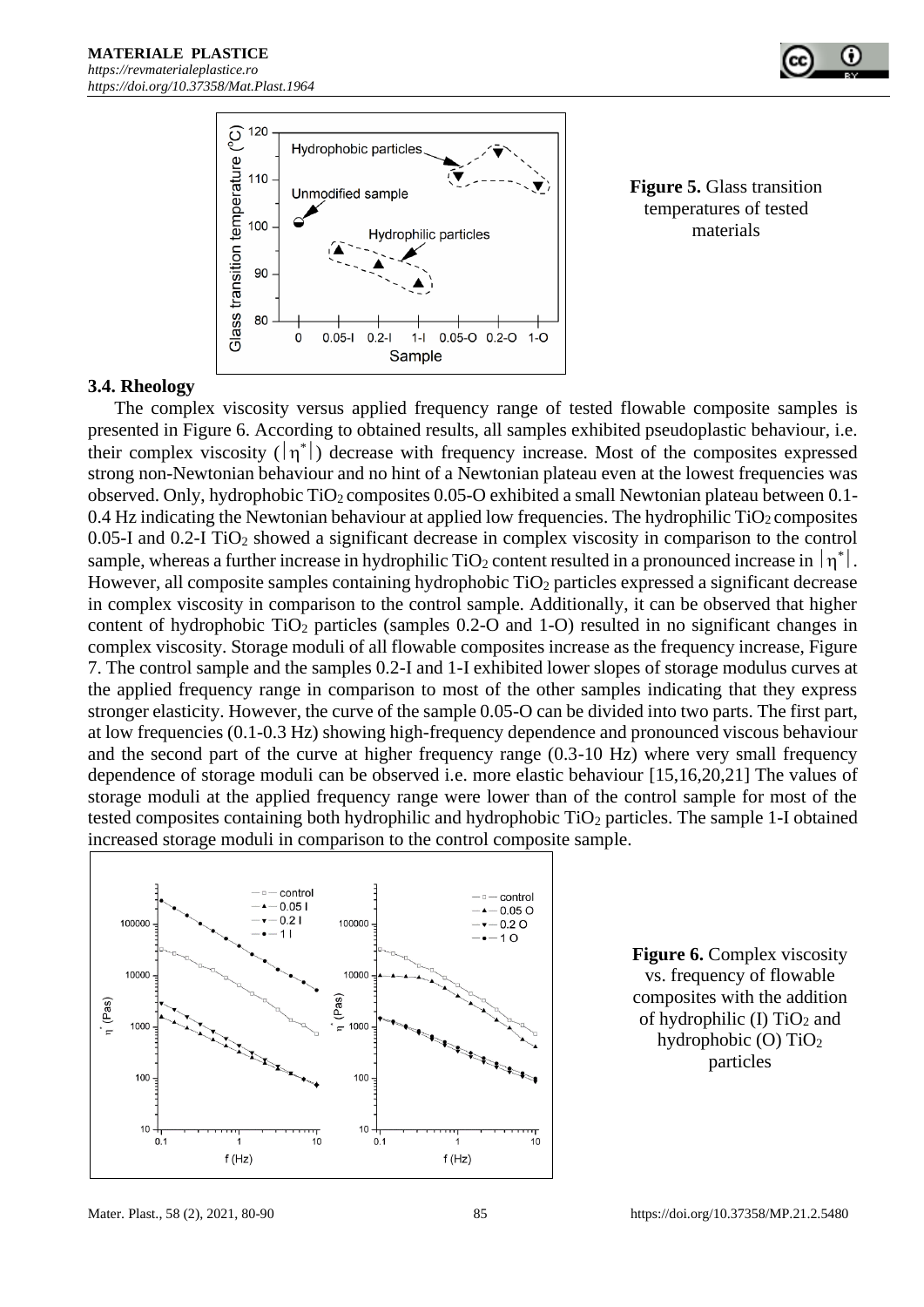

**Figure 7.** Storage moduli vs. frequency of flowable composites with the addition of hydrophilic (I)  $TiO<sub>2</sub>$  and hydrophobic (O)  $TiO<sub>2</sub>$  particles

#### **3.5. Mechanical properties, EDX and DSC analyses**

The compressive strength and microhardness results suggest that hydrophobic  $TiO<sub>2</sub>$  nanoparticles offer superior properties compared to hydrophilic  $TiO<sub>2</sub>$  nanoparticles. By increasing the hydrophilic nanoparticle loading, both compressive strength and microhardness values gradually drop. A possible explanation relates to nanoparticle distribution, as well as the formation of agglomerates and their behaviour under load. Nanoparticles tend to join or to 'stick' to one another due to high specific area and energy. Furthermore, by interacting together, they are less interacting with the matrix, causing an uneven reinforcing field throughout the material [22-26]. Furthermore, as agglomerates have little cohesive strength due to the presence of relatively weak secondary bonds (Van der Waals forces, hydrogen, capillary, or by adsorption of foreign substances) between individual nanoparticles, their behaviour under load may further lower the mechanical properties of the nanocomposite [27,28] After the nanofiller agglomerate fractures, the stress is transmitted to the matrix, whilst the crack propagates to adjacent filler particles. Subsequently, the stress in the surrounding filler particles or agglomerates suddenly increases, causing matrix overload and premature failure [29,30]. The presence of agglomerates is confirmed by SEM and EDX analyses.  $TiO<sub>2</sub>$  agglomerates were observed and identified in 1-O and 0.05-I; 0.2-I and 1-I samples. This indicates that hydrophilic  $TiO<sub>2</sub>$  nanoparticles are more prone to agglomeration than hydrophobic  $TiO<sub>2</sub>$ , resulting in lower mechanical properties at corresponding loadings. The EDX analysis of the specimen containing  $1\%$  hydrophilic TiO<sub>2</sub> nanoparticles revealed the presence of an elevated Ti content that corresponds to clustered and agglomerated TiO<sub>2</sub> nanoparticles. Furthermore, the pronounced influence of agglomeration in specimens tested until fracture (compressive strength), compared to the locally deformed specimens (microhardness) is supported by median and inter-quartile ranges shown in Figures 1 and 2. Wider median and inter-quartile ranges in compressive strength test prevent the application of regular ANOVA and non-parametric post-hoc test (Tukey), leading to the application of the unconventional Welch ANOVA followed by Games – Howell post-hoc test. The wide median and inter-quartile ranges suggest a measure of stochastic behaviour that might be caused by agglomeration, which is most pronounced in specimen groups that failed at lower mean compressive strength tests, such as 0.2-I, 1-I and 1-O.

The influence of the nanoparticles in polymer composites on *Tg* is controversial since *Tg* of nanocomposites depends on a variety of factors such as degree of polymerization, polymer chemical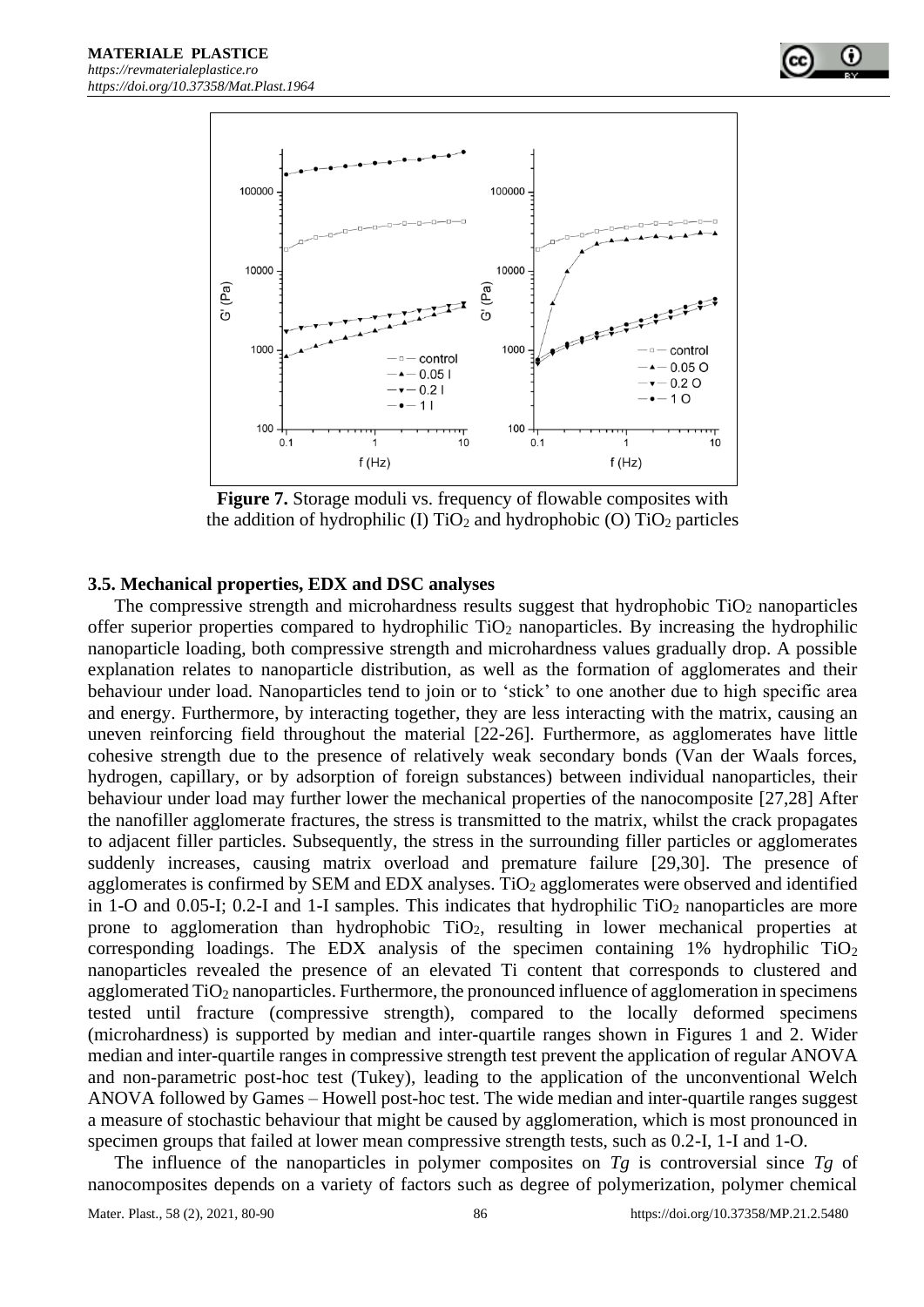structure, filler size, filler loading, dispersion conditions, etc. [28]. In some cases, polymer nanocomposites show an increase of the  $Tg$ , but in other cases, a decrease in  $Tg$  is observed [30-33]. In specimens 0.05-I, 0.2-I and 1-I, the hydrophilic  $TiO<sub>2</sub>$  nanoparticles have a repulsive/dewetting interaction with the surrounding polymer, leading to an increase in free volume and chain mobility near the particles. As a result, the *Tg* of the bulk material shifts to lower temperatures. On the other hand, specimens 0.05-O, 0.2-O and 1-O have an increased *Tg*, which may be attributed to the attractive/wetting interaction with the surrounding polymer, which was observed by Lesley et al. as well [34].

#### **3.6. Rheology**

All tested flowable composites were viscoelastic materials. They all expressed non-Newtonian pseudoplastic, shear-thinning behavior with complex viscosity decreasing disproportionally as frequency increased. The obtained results are in accordance with Beun et al., Lee et al. and Ellakwa et al. who also proved pseudoplastic, shear-thinning behavior of flowable resin composites [13,35,36] Moreover, the viscosity of flowable composite materials is influenced by many factors such are resin matrix formulation, size, shape and content of filler particles, interlocking between the used filler particles and the interfacial interaction between those added particles and the resin matrix [3,37]. Highfrequency agitation was used to increase flowability of composites used as a luting agents. These luting agents are used to secure dental restoration and provide the proper seating of the dental inlay [38-40]. According to performed rheological measurements, the addition of hydrophilic and hydrophobic TiO<sub>2</sub> particles resulted in different viscoelastic behaviour of flowable composites. There were no direct relationships between filler content and complex viscosity as well as storage modulus values as was in the case of Lee et al., who suggested that it could be explained by the multifactorial determination of composite consistency [37]. Moreover, the obtained rheological properties of investigated composites could probably be much more related to the type of filler and surface treatment than the content of used filler particles. According to obtained results of storage modulus and complex viscosity, investigated materials could be observed in two groups. The first one is characterized with lower complex viscosity, storage modulus and lower slopes of storage moduli curve (0.05-I, 0.2-I, 0.2-O and 1-O) and the second one (1-I, 0.05-O) is characterized with higher previously mentioned parameters. Therefore, the first group expressed less solid-like behaviour than the materials included in the second group. The main mechanism that enables the addition of nanoparticles to increase the flowability is polymer chain separation, which was found in the study of Petriccione et al. [41].

# **4.Conclusions**

According to the presented results, and within the limitations of the study, the following conclusions can be drawn:

-Mechanical properties of nanocomposites with  $TiO<sub>2</sub>$  are highly dependent on nanoparticle type and loading.

-Hydrophobic nanoparticles proved to be more effective in increasing the mechanical properties of flowable composite material, whilst the optimum loading is 0.2% 20 nm nanoparticles.

-At higher loadings of hydrophobic nanoparticles and with hydrophilic nanoparticles added, agglomeration was found to degrade mechanical properties.

-The optimal addition of hydrophobic  $TiO<sub>2</sub>$  nanoparticles is 0.2%. This hydrophobic nanoparticle loading also decreases the complaex viscosity and storage moduli of the nanocomposite material.

-All materials modified with nanoparticles exhibited a decreased complex viscosity and storage moduli versus the unmodified material, except for 1% hydrophilic nanoparticle loading.

**Acknowledgments.** This research was supported by the Department of Production Engineering, Faculty of Technical Sciences Novi Sad Serbia, entitled "Interdisciplinary technologies in production engineering".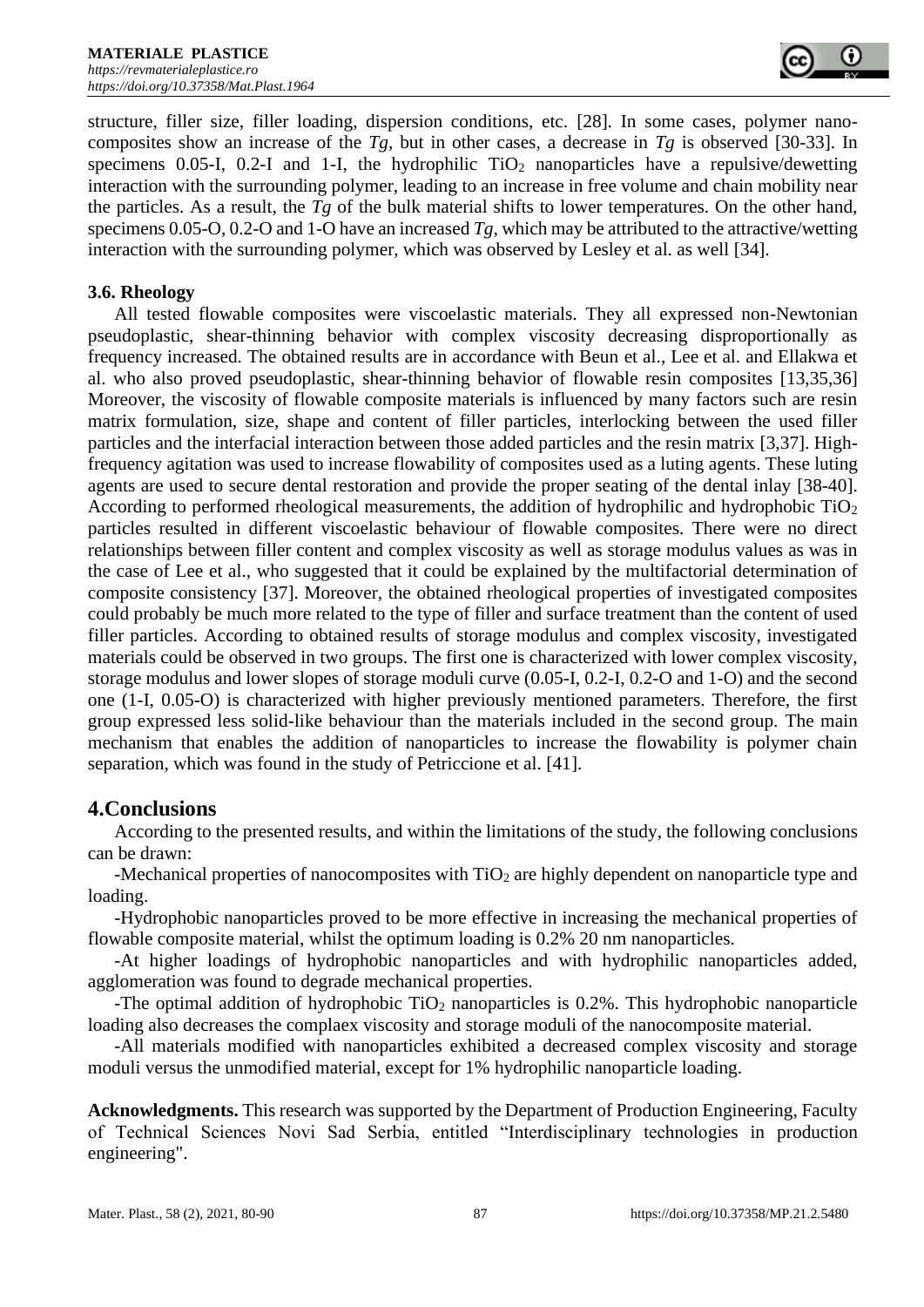# **References**

1.SALERNO, M., DERCHI, G., THORAT, S., CESERACCIU, L., RUFFILLI, R., BARONE, A.C., Surface morphology and mechanical properties of new-generation flowable resin composites for dental restoration, *Dent Mater*., **37**, 2011, 1221–1228. <https://doi.org/10.1016/j.dental.2011.08.596>

2.BAYNE, S.C., THOMPSON, J.Y., SWIFT JR, E.J., STAMATIADES, P., WILKERSON, M., A characterization of first-generation flowable composites, *J Am Dent Assoc*., **129**, 1998, 567–577. <https://doi.org/10.14219/jada.archive.1998.0274>

3.LEE, J.H., UM, C.M., LEE, I.B., Rheological properties of resin composites according to variations in monomer and filler composition, *Dent Mater.*, **22**, 2006, 515–526.

<https://doi.org/10.1016/j.dental.2005.05.008>

4.LEEVAILOJ, C., COCHRAN, M.A., MATIS, B.A., MOORE, B.K., PLATT, J.A., Microleakage of posterior packable composites with and without flowable liners, *Oper Dent.*, **26**, 2001, 302–307. PMID: 11357574.

5.HELVATJOGLU-ANTONIADES, M., PAPADOGIANNIS, Y., LAKES, R.S., DIONYSOPOULOS, P., PAPADOGIANNIS D., Dynamic and static elastic moduli of packable and flowable composite resins and their development after initial photo curing, *Dent Mater.*, **22**, 2006, 450–459. <https://doi.org/10.1016/j.dental.2005.04.038>

6.FERRACANE, J.L., Resin composite - State of the art, *Dent Mater.*, **27**, 2011, 29–38.

7.LEE, I.B., MIN, S.H., KIM, S.Y., FERRACANE, J., Slumping tendency and rheological properties of flowable composites, *Dent Mater.*, **26**, 2010, 443–448.<https://doi.org/10.1016/j.dental.2010.01.003>

8.BONILLA, E.D., YASHAR, M. CAPUTO, A.A., Fracture toughness of nine flowable resin composites, *J Prosthet Dent.*, **89**, 2003, 261–267.<https://doi.org/10.1067/mpr.2003.33>

9.KARABELA, M.M., SIDERIDOU, I.D., Synthesis and study of properties of dental resin composites with different nanosilica particles size, *Dent Mater.*, **27**, 2011, 825–835.

<https://doi.org/10.1016/j.dental.2011.04.008>

10.BALOS, S., PILIC, B., PETRONIJEVIC, B., MARKOVIC, D., MIRKOVIC, S., SARCEV I., Improving mechanical properties of flowable dental composite resin by adding silica nanoparticles, *Vojnosanit Pregl.*, **70**, 2013, 477–483.<https://doi.org/10.2298/VSP1305477B>

11.SUN, J., FORSTER, A.M., JOHNSON, P.M., EIDELMAN, N., QUINN, G., SCHUMACHER, G., ZHANG, X., WU, W.L., Improving performance of dental resins by adding titanium dioxide nanoparticles, *Dent Mater.,* **27**, 2011, 972–982.<https://doi.org/10.1016/j.dental.2011.06.003>

12.XIA, Y., ZHANG, F., XIE, H., GU N., Nanoparticle-reinforced resin-based dental composites, *J Dent.*, **36**, 2008, 450–455.<https://doi.org/10.1016/j.jdent.2008.03.001>

13.BALOS, S., PILIC, B., PETROVIC, DJ., PETRONIJEVIC, B., SARCEV, I., Flexural strength and modulus of autopolimerized poly(methyl methacrylate) with nanosilica, *Vojnosanit. Pregl.* **75**(6), 2018, 564–69. <https://doi.org/10.2298/VSP160203359B>

14.BALOS, S., PILIC, B., MARKOVIC, D., PAVLICEVIC, J., LUZANIN, O., Poly(methylmethacrylate) nanocomposites with low silica addition, *J. Prosthet. Den.,* **111**, 2014, 327–34. <https://doi.org/10.1016/j.prosdent.2013.06.021>

15.BEUN, S., BAILLY, C., DEVAUX, J., LELOUP, G., Rheological properties of flowable resin composites and pit and fissure sealant, *Dent Mater.* **24**, 2008, 548–555.

<https://doi.org/10.1016/j.dental.2007.05.019>

16. [ZHANG,](http://www.sciencedirect.com/science/article/pii/S0261306909003422) S.S., Y.J., [WANG,](http://www.sciencedirect.com/science/article/pii/S0261306909003422) H.W., Effect of particle size distributions on the rheology of Sn/Ag/Cu lead-free solder pastes, *Mater Des.*, **31**, 2010, 594–598.<https://doi.org/10.1016/j.matdes.2009.07.001>

17.SKUCHA-NOWAK, M., NOWAK-WACHOL, A., SKABA, D., WACHOL, K., KOTYTKOWSKA -WALACH; A., Use of Ytterbium Trifluoride in the Field of Microinvasive Dentistry-An In Vitro Preliminary Study, *Coatings* **10**, 2020, 915; <http://doi:10.3390/coatings10100915>

18.[McKENZIE,](https://www.nature.com/articles/s41598-020-79749-2#auth-Matthew_E_-McKenzie) M.E., [DE](https://www.nature.com/articles/s41598-020-79749-2#auth-Binghui-Deng)NG, B., [VAN HOESEN,](https://www.nature.com/articles/s41598-020-79749-2#auth-D__C_-Hoesen) D.C., [XI](https://www.nature.com/articles/s41598-020-79749-2#auth-Xinsheng-Xia)A, X., [BA](https://www.nature.com/articles/s41598-020-79749-2#auth-David_E_-Baker)RKER, D.E. [REZIKYAN,](https://www.nature.com/articles/s41598-020-79749-2#auth-Aram-Rezikyan) A., [YOUNGMAN,](https://www.nature.com/articles/s41598-020-79749-2#auth-Randall_E_-Youngman) R.E., [KELTON,](https://www.nature.com/articles/s41598-020-79749-2#auth-K__F_-Kelton) K.F., Nucleation pathways in barium silicate glasses, *Sci. Rep.*, **69**, 2021,<https://doi.org/10.1038/s41598-020-79749-2>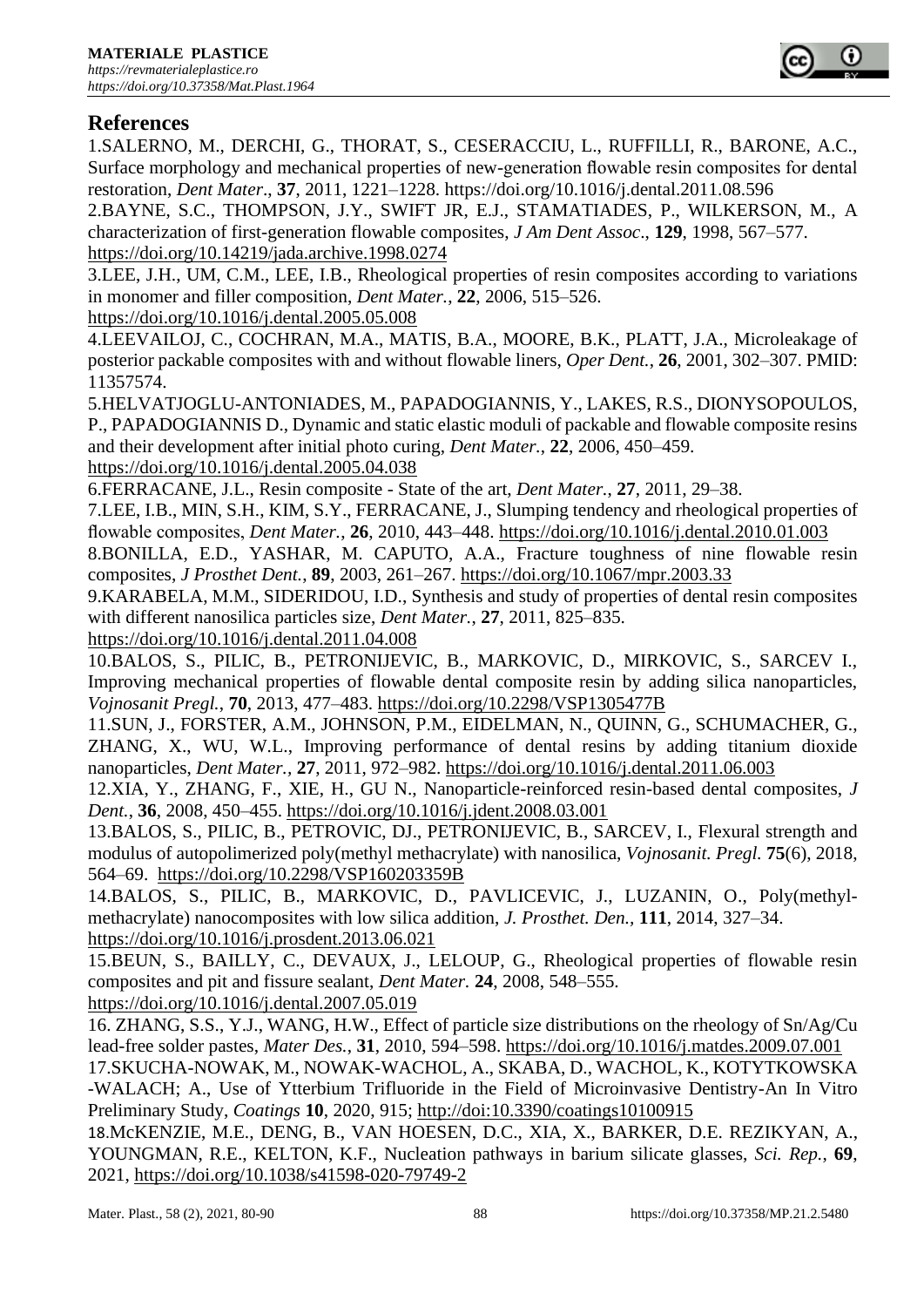19.MOTA, E.G., HÖRLLE, L., OSHIMA, H. M., MAYUMI HIRAKATA, L., Evaluation of inorganic particles of composite resins with nanofiller content, *Stomatologija*, **14**, 103-107, 2012

20.PERESSINI, D., SENSIDONI, A., POLLINI, C.M., DE CINDIO, B., Rheology of wheat doughs for fresh pasta blends and salt content production: influence of semolina-flour blends and salt content, *J Texture Stud.*, **31**, 2000, 163–182.<https://doi.org/10.1111/j.1745-4603.2000.tb01415.x>

21.SIVARAMAKRISHNAN, H.P., SENGE, B., CHATTOPADHYAY, P.K., Rheological properties of rice dough for making rice bread, *J Food Eng.*, **62**, 2004, 37–45.

[https://doi.org/10.1016/S0260-8774\(03\)00169-9](https://doi.org/10.1016/S0260-8774(03)00169-9)

22.RONG, M.Z., ZHANG, M.Q., ZHENG, Y.X., ZENG, H.M., WALTER, R., FRIEDRICH, K., Strucure property relationship of irradiation grafted nano-inorganic particle filled polypropylene composites, *Polymer.*, **42**, 2001, 167–183. [https://doi.org/10.1016/S0032-3861\(00\)00325-6](https://doi.org/10.1016/S0032-3861(00)00325-6)

23.THOSTENSON, E.T., LI, C.Y., CHOU, T.W., Nanocomposites in context, *Compos Sci Technol.*, **65**, 2005, 491–516.<https://doi.org/10.1016/j.compscitech.2004.11.003>

24.CONRADI, M., Nanosilica-reinforced polymer composites, *Mater and Tech*, **47**(3), 2013, 285-293. 25.GACITUA, W.E., BALLERINI, A.A., ZHANG, J., Polymer nanocomposites: Synthetic and natural fillers-A review, *Maderas Cienc y Tecnol*, **7**(3), 2005, 159–178

<http://dx.doi.org/10.4067/S0718-221X2005000300002>

26.NJUGUNA, J., PIELICHOWSKI, K., Polymer nanocomposites *for* aerospace applications: fabrication, *Adv Eng Mater.*, **6**, 2004, 193–203. <https://doi.org/10.1002/adem.200305111>

27.KHARE, H.S., BURRIS, D.L., A quantitative method for measuring nanocomposite dispersion, *Polymer*, **51**, 2010, 719–729.<https://doi.org/10.1016/j.polymer.2009.12.031>

28.BERA, O., PILIĆ, B., PAVLIČEVIĆ, J., JOVIČIĆ, M., HOLLO, B., MESAROS SZECSENYI, K., ŠPIRKOVA, M., Preparation and thermal properties of polystyrene/silica nanocomposites, *Thermochim Acta*, **515**, 2011, 1–5.<https://doi.org/10.1016/j.tca.2010.12.006>

29.ELSHEREKSI, N.W., MOHAMED, S.H., ARIFIN, A., MOHD ISHAK, Z.A., Effect of filler incorporation on the fracture toughness properties of denture base poly(methyl methacrylate), *J Phys Sci.*, **20**, 2009, 1–12.

30.BALOS, S., PILIC, B., MARKOVIC, D., PAVLICEVIC, J., LUZANIN, O., Poly(methylmethacrylate) nanocomposites with low silica addition, *J Prosthet Den.*, **111**, 2014, 327–334. <https://doi.org/10.1016/j.prosdent.2013.06.021>

31.KOTSILKOVA, R., FRAGIADAKIS, D., PISSIS, P., Reinforcement effect of carbon nanofillers in an epoxy resin system: rheology, molecular dynamics, and mechanical studies, *J Polym Sci Pol Phys.*, **43**, 2005, 522–533.<https://doi.org/10.1002/polb.20352>

32.BERA, O., JOVIČIĆ, M., PAVLIČEVIĆ, J., PILIĆ, B., The influence of oxide nanoparticles on the kinetics of free radical methyl methacrylate polymerization in bulk, *Polym Compos.*, **34**, 2013, 1342– 1348.<https://doi.org/10.1002/pc.22548>

33.ARRIGHI, V., MCEWEN, I.J., QIAN, H., SERRANO PRIETO, M.B.**[,](http://pureapps2.hw.ac.uk/portal/en/publications/the-glass-transition-and-interfacial-layer-in-styrenebutadiene-rubber-containing-silica-nanofiller(8fb4b23b-0df5-41b1-95b2-ed4d96b2cb34).html)** The glass transition and interfacial layer in styrene-butadiene rubber containing silica nanofiller*, Polymer*, **44**(20), 2003, 6259– 6266. [https://doi.org/10.1016/S0032-3861\(03\)00667-0](https://doi.org/10.1016/S0032-3861(03)00667-0)

34.LESLEY, M.H., RUI, Q., PHILLIP B.M., BRINSON, L.C., Effects of dispersion and interfacial modification on the macroscale properties of TiO<sub>2</sub> polymer–matrix nanocomposites, *Compos Sci Technol.*, **69**, 2009, 1880–1886.<https://doi.org/10.1016/j.compscitech.2009.04.005>

35.LEE, I.B., CHO, B.H., SON, H.H., UM, C.M., Rheological characterization of composites using a vertical oscillation rheometer, *Dent Mater.,* **23**, 2007, 425–432.

<https://doi.org/10.1016/j.dental.2006.02.013>

36. ELLAKWA, A., CHO, N., LEE, I.B., The effect of resin matrix composition on the polymerization shrinkage and rheological properties of experimental dental composites, *Dent Mater.*, **23**, 2007, 1229– 1235.<https://doi.org/10.1016/j.dental.2006.11.004>